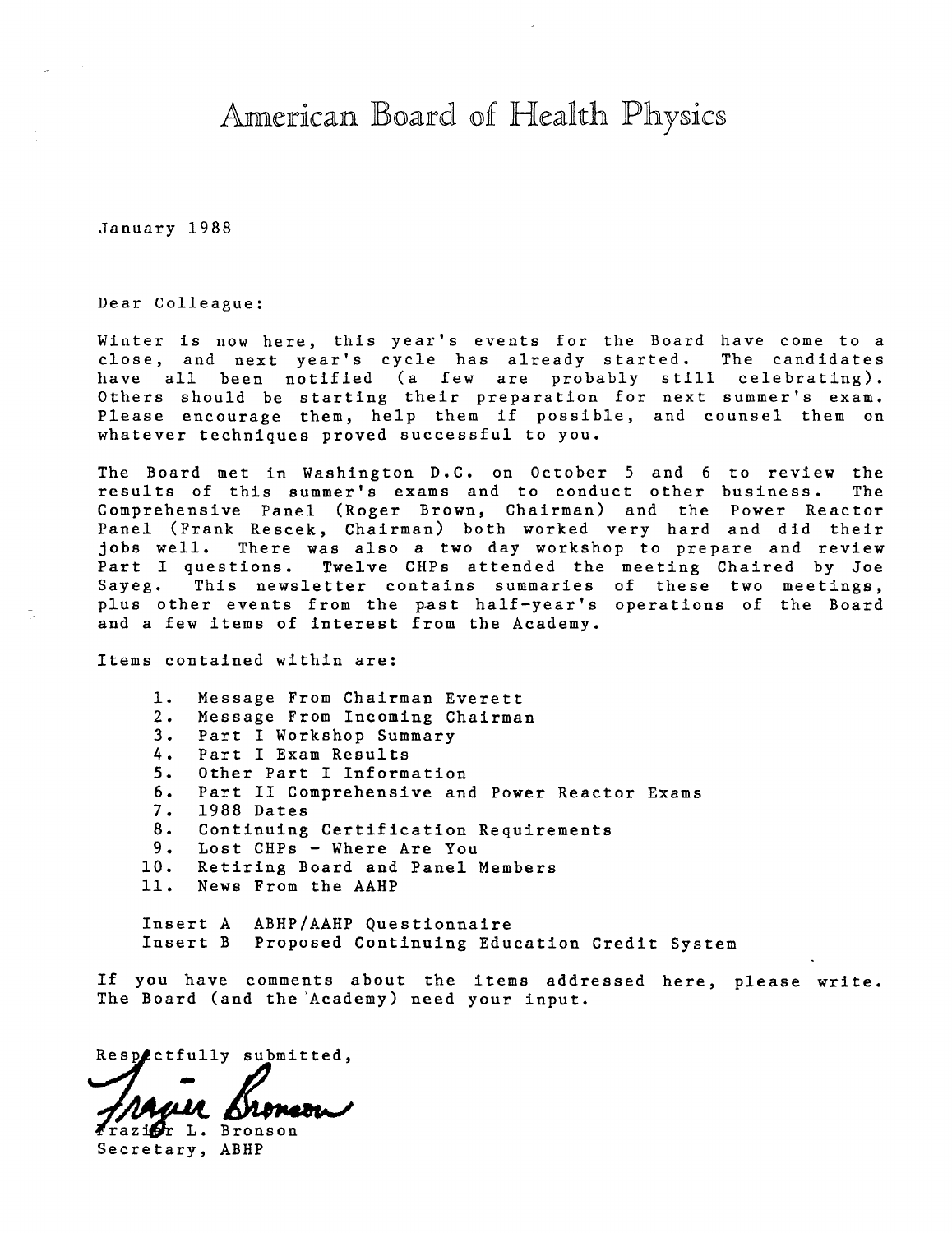# 1. MESSAGE FROM THE CHAIRMAN

#### Dear 'Colleague.

I will soon complete 10 years of service, in<br>various capacities, in ABHP activities. These years have been personally satisfying and have provided me a professional outlet that I doubt I could **have** found elsewhere. Equally important has been the opportunity to work with some truly dedicated people who labored behind the 1 ines to produce a quality exam each year. I want to thank those unsung workers.

1 believe the past several years of Board activities can be best character, zed by our efforts to maintain exam quality, to improve exam grading criteria and obJectivity through multiple grading, assuring that we test in the proper domains or areas where the HP practices, and finally, the development of Board policies and procedures that govern all Board activities. I believe these improvements have resulted in a certifying body that is consistent in its practices, and one that produces examinations that are true measures of HP competence. I believe that most certified HPs value their certification and consider their efforts to attain certification well worth the effort.

The future will have its challenges. A persistent problem is how to provide quality service to the HP community in spite of rising costs. The recertification versus renewal issue and the handling of specialty examinations will occupy the Board in the future. The Board needs and de-**serves** your support as it addresses these problems and others in the future. Please take a few minutes to complete the enclosed questionnaire. Your input will help the Board to resolve these particular issues.

R. Jerry Everett Chairman, ABHP

## 2. MESSAGE FROM THE INCOMING CHAIRMAN (1988}

As I start my 4th year on the Board, I am still amazed at the dedication and sincere effort put forth by the Board members and the Examination Panel Chairmen. We meet 4 days a year, and I cannot recall any meetings over the past 3 years where a Board member was absent, or where a Board member failed to properly complete a task he "volunteered" to do. It is indeed a pleasure to be surrounded by such stimulating fellow CHPs, on the current Board, and to follow Jerry Everett, and the many other previous distinguished Board Chairmen.

The operation of the ABHP does not dramatically change with time, but is one of continual refinement. The exam preparation; 'testing, and scoring process is now well defined in procedures. It is a relatively efficient process, but even more ima relatively efficient process, but even more im-<br>portant it is extremely fair, unbiased, and is not arbitrary.

A questionnaire is attached, soliciting opinions of the members about some difficult questions that need to be addressed in the next few years.

One has to do with specialty certification Historically, for the ABHP, the Comprehensive Cert1 fication was to cover all areas and the Power Reactor Certification was an alternative pathway to a l1m1ted certification for those HPs that did not have the broad experience necessary to pass the Comprehensive exam. In the past few years, however, more newly certified Power Reactor CHPs have first passed the Comprehensive exam, then obtained their Power Reactor Certification thru the exemption process. Does this mean the Power Reactor Exam 1s no longer needed? Or, should 1t indeed be a specialty, to be passed by exam after completion of a broad scope core exam, like the Comprehensive? Or something in-between? Are there other specialty areas equally deserving of their own exams?

The second area is finances. The Board continues to obtain most of its income from exam fees, and on average over the past several years has not been in the black. Complicating the matter is the decline in number of candidates. Since most of the Board's expenses do not vary with the num- ber of candidates, where will future income come from? Our exam fees (\$200 per part) are already among the highest of similar professional certifications, but perhaps should go higher. Or, should our fees for certification renewal, now at \$100/4 years, be increased? The Academy's fi-<br>nance committee is wrestling with this problem. One way we can all help now is by encouraging<br>more of our co-workers to sit for the exam, and to continually renew their certifications.

We need your input. The enclosed questionnaire is the easiest way to respond. Please return it, and feel free to add additional comments. Take an active role in determining these two important issues.

Frazier Bronson 1988 Chairman, ABHP



Left to Right: Board members Bob Quillin, Howard/·: Di ck son, Lee Booth, and 1987 Cha, rman Jerry V Everett

2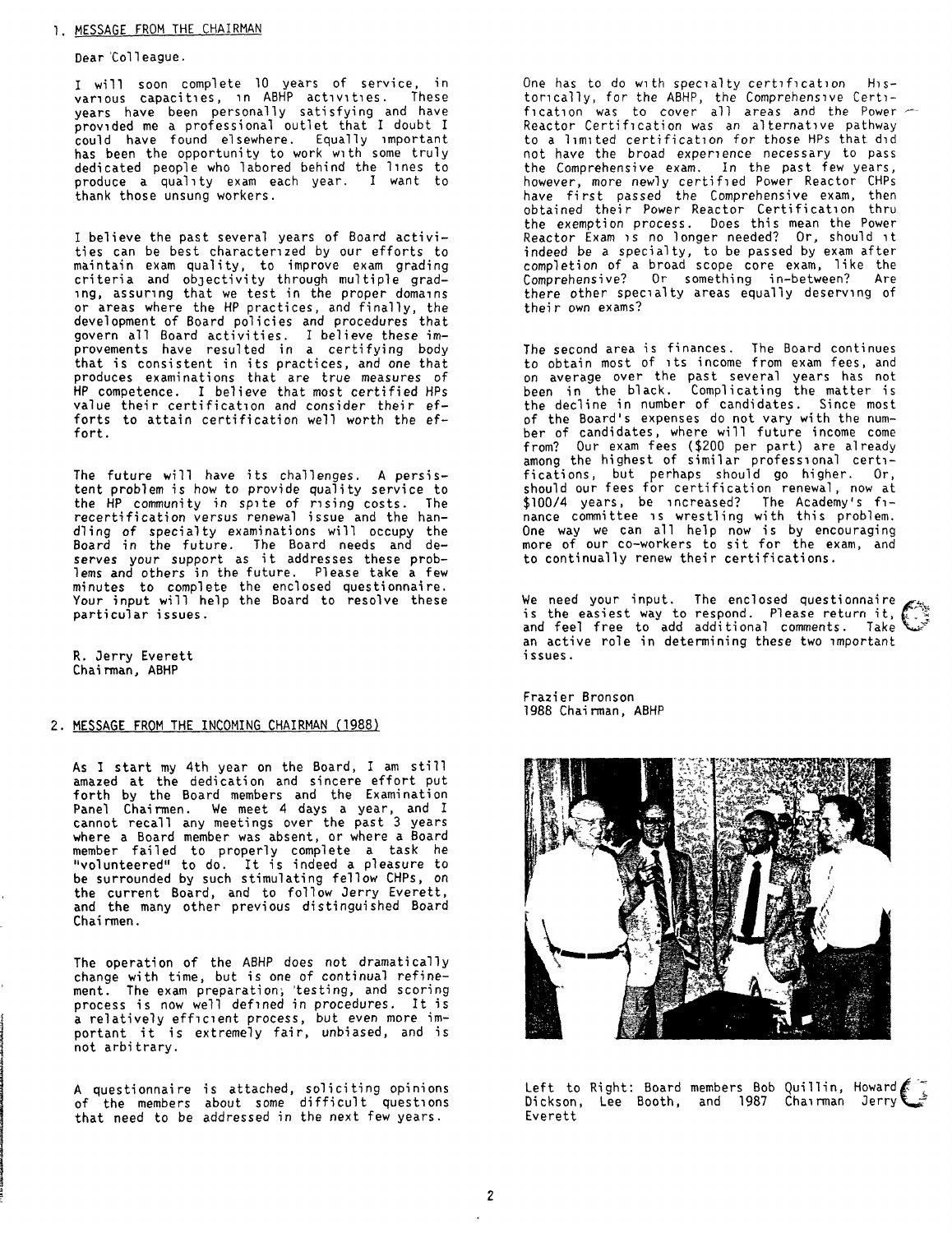#### 3. PART I WORKSHOP SUMMARY

The ABHP Part I Revision Examination Committee held their third workshop *on* October 3-4, 1987, at the Marriott Hotel in Tyson's Corner, Virginia. During this workshop, the Committee reviewed the statistical analysis (performed by the Professional Examination Service (PES) of New York City) of the candidate's performance on the 1987 examination, and reviewed those questions which had poor performance statistics. All ans wers for these questions were determined to be correct. Five questions were changed on the exam, seventeen were modified. In addition, approximately 125 new questions were reviewed for placement in the "bank." Those attending the workshop were: Lee Booth, Dick Bowers, Allen Brodsky, Morgan Cox, Dale Denham, Glenn Glasgow, Neil Gaeta, Syd Porter, Bob Quillin, Dennis Quinn, Bob Ryan, Les Sl aback and Joe Sayeg (Chairman). A special vote of thanks is given the above CHPs who devoted their weekend to these important activities. Another workshop is planned in 1988, and volunteers are requested.

## 4. PART I **EXAM** RESULTS

The following candidates successfully took Part I of the exam. Please extend your congratulations to them persona 11 y, and encourage them to *con*tinue to learn, and to sit for Part II as soon as they are qualified. Equally important, encourage those who didn't pass to study harder and try again next year.

## CONGRATULATIONS TO:

| Joseph P. Allgeier | Brett Armstrong       |
|--------------------|-----------------------|
| Gary F. Boothe     | Terry M. Button       |
| George Buzzelli    | John F. Copeland      |
| Carl R. Efird, Jr. | Gerald L. Gels        |
| Richard T. Greene  | Roger L. Halsey       |
| Donald L. Helm     | Roman Kahn            |
| John M. Longley    | Daniel S. Mantooth    |
| Michael Matheny    | Ronald L. Mlekodaj    |
| Jaqiit K. Mohindra | William J. Munyon     |
| Johathan R. Newman | Arthur J. Palmer III  |
| Colleen F. Petullo | Bruce A. Rathbone     |
| Charles F. Reindl  | James W. Schmidt      |
| Glenn M. Sturchio  | Leonard S. Sygitowicz |

## 5. OTHER PART I INFORMATION

Historically Part I has been handled with <sup>a</sup> series of ad-hoc committees to accomplish the needed tasks. Several years ago Joe Sayeg was asked by the Board to serve as the coordinator for Part I between the Board and PES (our contractor). He has still been assisted by a service of ad-hoc working groups. The Board has now decided to create a permanent panel to deal with<br>Part I. The exact nature of this panel and its The exact nature of this panel and its relationship to the Board has yet to be re solved. Dick Bowers has been asked to assist Joe on Part I matters, and to recommend a future course of action for this panel.

# 6. PART II COMPREHENSIVE AND POWER REACTOR EXAMS

The Board continues to improve its procedures to reduce the potential for bias in the grading. Several years ago, the Board went to double grading for all questions. Last year Serial Multiple Choice (SMC) questions were added so their scoring can be completely objective. This year all non-SMC questions were triple graded. The use of multiple graders on the questions that have some subjectivity allows the Panels and Board to better review the scoring process, and select which candidate's scores should be reviewed by the dispersion of the scores from multiple graders. However, this review process puts a lot of extra work on the Panel Chairmen, as they are required to review all scores near but below the passing point if the point spread is excessive. The Board has now increased the number of graders to 5 for non-SMC questions, will discard the high and the low, and take the arithemetic average of the remaining 3 scores.

r:-- $\mu$  $\mathbf{r}$ 

 $\frac{1}{2}$ management

The Board also instructed the Panels to add another 1 or 2 SMC questions to next year's test. The results of a post exam survey indicated no real preference among the candidates as to the type of question. A review of the scoring, how ever indicated slightly lower average scoring on the SMC questions than on the traditional **essay** or calculational types.

CONGRATULATIONS to the following new Comprehensive CHPs!!

William C. Borden Henry E. Collins Kevin L. Holsopple Gary H. Zeman W. John Chase Andrew D. Hodgdon Leonard Shabason

There were no successful Power Reactor Certification candidates this year.

Please extend your congratulations to these new CHPs. Equally important console those who **were** unsuccessful, and counsel them to study a bit harder and try again next year.

# 7. 1988 DATES OF INTEREST

The Board meeting will be held July 8 and 9, in Boston. The Exams will be July 8. The deadline for completed applications to **take**  an exam is January 15.

# 8. CONTINUING CERTIFICATION REQUIREMENTS

A written suggestion was made by **Charles** Meinhold to both the Board and the Academy that since the Board sets the criteria to determine certification, it should also set the criteria to determine certification renewal. The Board has *ex*pressed its willingness to help in this area, and to work with the Academy to define the Board's proper role in the renewal process.

Attached to this newsletter is a summary of the AAHP Continuing Education Committee's proposed set of criteria for earning credits needed as part of the certification renewal process.

# 9. LOST CHPs - WHERE ARE YOU?

The following people have not satisfied the requirements for continuing certification, nor have they indicated their desire to become Inactive or Emeritus. They wi 11 be noted as nonactive in the ABHP files, will not be listed **as a** CHP in the Health Physics Society's Membership Handbook, will no longer receive these swell newsletters,<br>or be entitled to the other benefits of an active CHP. If there has been **a** mis take, or if the "former CHP<sup>11</sup>wants to repent, please have him contact the Secretariat.

| George E. Backman   |
|---------------------|
| Francis B. Defriess |
| Francis J. Haughey  |
| John D. Kinneman    |
| Alfred M. Strash    |
| Michael W. White    |
|                     |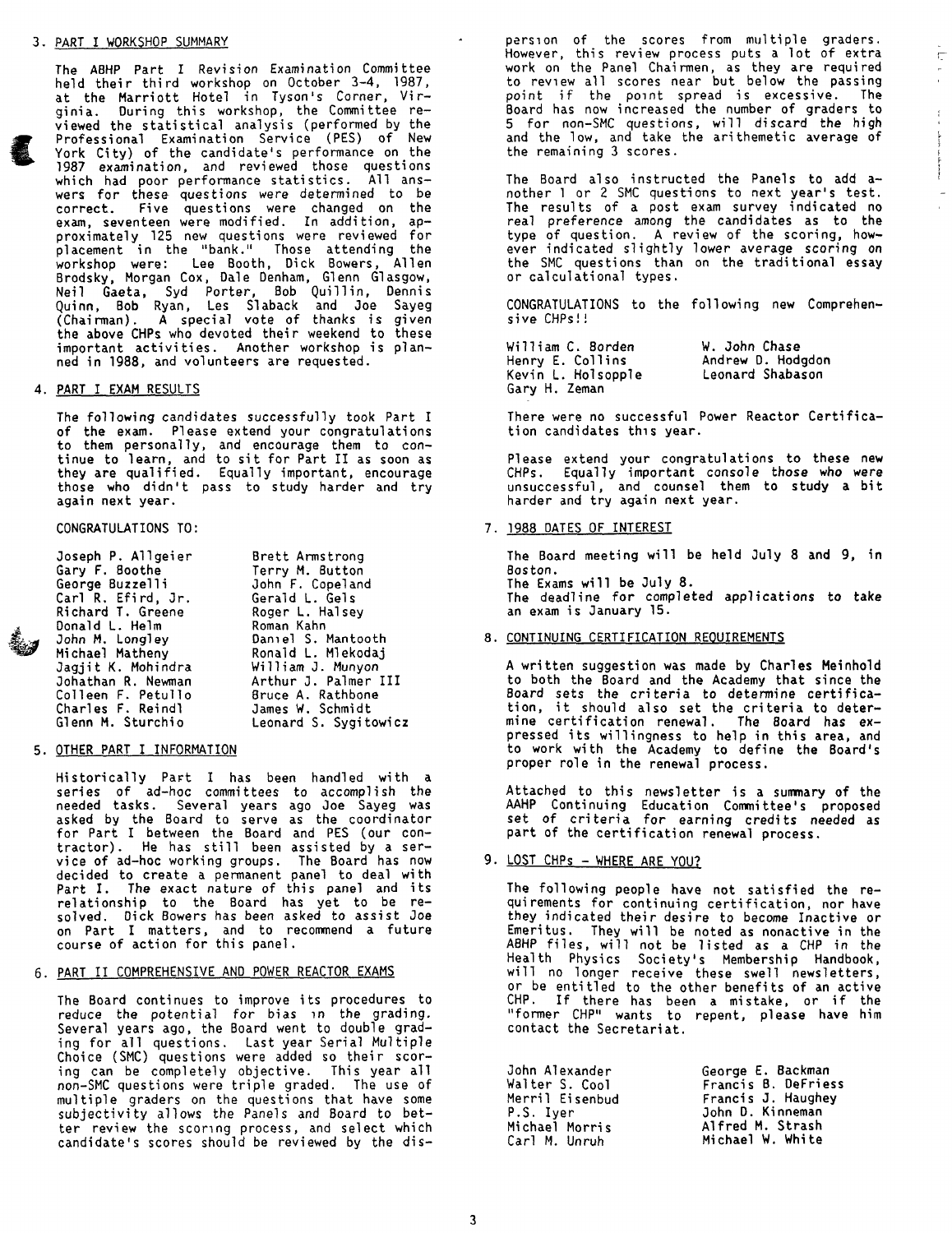# **10. RETIRING BOARD AND PANEL MEMBERS**

The· Board voted unanimously to give retiring Chai n;,an and Board member Jerry Everett a simulated standing ovation for his leadership, and calmness in the face of unruly and restless Board members. The Board also would like to express its thanks and appreciation to retiring Panel Chairs Roger Brown (Comprehensive) and Frank Rescek (Power Reactor). The new Chairs will have to work very hard to maintain these standards.

- 11. NEWS FROM THE AAHP President, AAHP Contributed by Paul Ziemer,
	- A. Election Results

The results of the recent Academy elections are as follows:

| President Elect | Otto Raabe     |
|-----------------|----------------|
| Secretarv       | Mike Terpilak  |
| Director        | George Holeman |

The term of service for these individuals uegins January 1, 1988 They were officially installed at the meeting of the Executive Boa rd of the AAHP on December 13, 1987, *,n*  M1am1.

# B Continuing Education/Certification Renewal

Enclosed with this newsletter is a draft copy of the proposed continuing education credit system that was originally presented at the annual meeting in July. The draft is for your review and comment. See further details on the cover memo accompanying the document.

#### C. Professional Development

An Ad-hoc committee on Professional Development, under the chairmanship of Jerry Martin, has undertaken a review of why some professional Health Physicists choose not to renew their certification, and why some choose not to try to become certified in the first place. When the committee reports its findings, we will share them with the membership.

# A M E R I C A N A C A *D* E M Y O F H E A L T H *P* H Y S I C S

TO: MEMBERS OF THE AMERICAN ACADEMY OF HEALTH PHYSICS

 $\sqrt{s} = 2$ 

- FROM: PAUL L. ZIEMER. PRESIDENT
- RE: CONTINUING EDUCATION CREDIT SYSTEM

At the Annual Meeting of the Academy in Salt Lake City in July 1987, Bob Heublein, Chairman of the Continuing Education Committee, summarized a draft proposal that he had presented to the Executive Committee to revise the C.E. credit system. During the discussion that followed, there was a recommendation from the members assembled that the draft proposal be distributed to the full membership of the Academy prior to review and revision of the document by the Executive Committee. In accordance with that request, I have asked the ABHP to include distribution of the draft proposal with the ABHP Newsletter. Your copy is attached.

I would like to emphasize that the document has not been approved by the Executive Committee. Indeed, it is clear that various members of the Committee will propose changes in the document. This is your opportunity to give us your input and ideas for the nature of the Continuing Education credit system. The Executive Committee will be reviewing the draft document during its December 13 meeting in Miami. However, final action on the document will not occur until mid-1988, so comments received after December 13 can still be considered. In order to allow the Continuing Education Committee time to process all comments and develop a final draft, we are setting a final deadline of February 29, 1988, for receipt of comments. Send all recommendations and comments to:

> AMERICAN ACADEMY OF HEALTH PHYSICS 8000 WESTPARK DRIVE, SUITE 400 McLEAN, VIRGINIA<sup>22102</sup>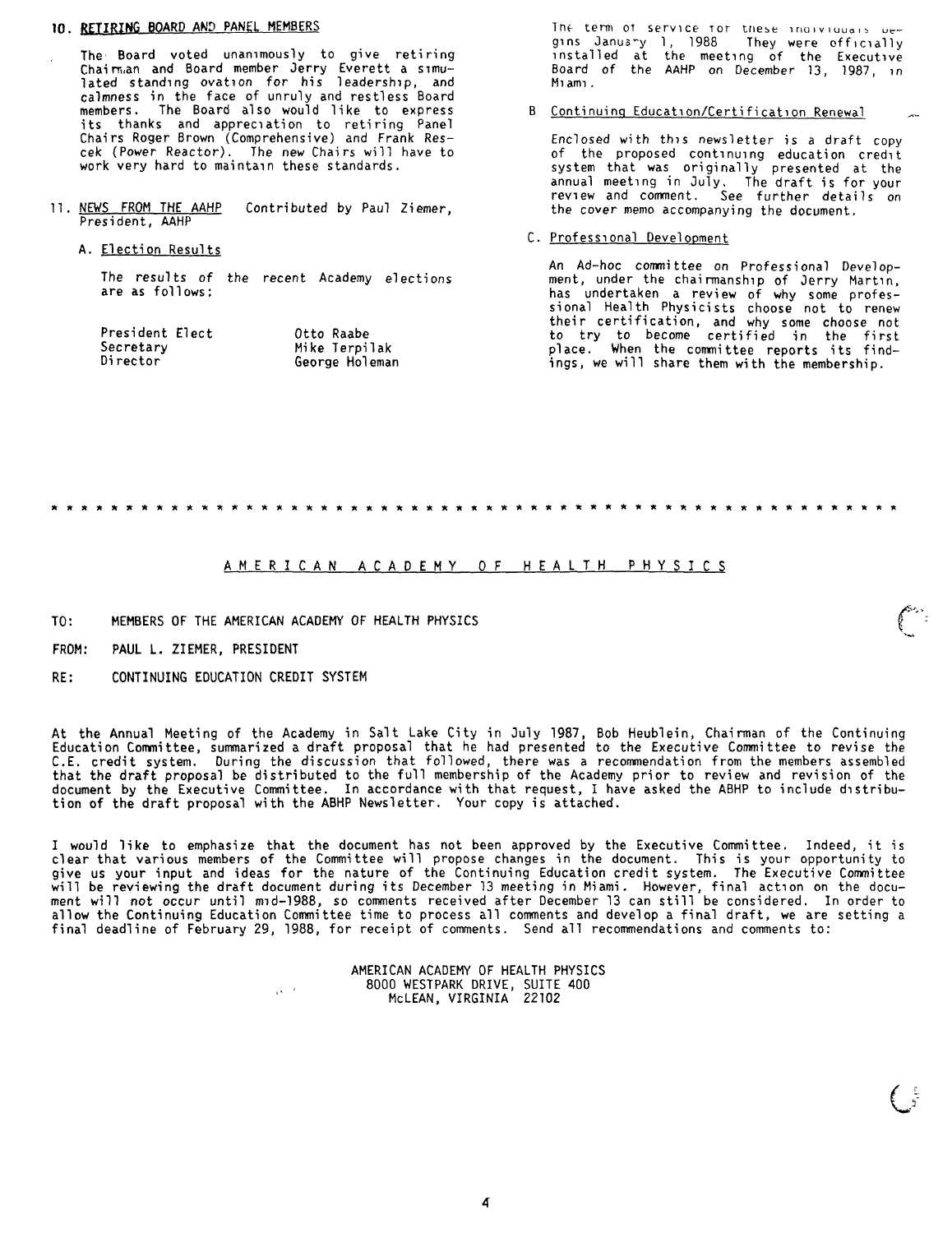# ABHP QUESTIONNAIRE

Regarding finances, the ABHP is always forced to operate on a tight budget and the AAHP needs to identify <sup>a</sup>source of funding for its programs.

1. The current certification exam fee is \$200 per part (Part I; Part II, Comprehensive; Part II Power Reactor). Should this be:

|  | Increased to $$$ |
|--|------------------|
|  | Decreased to \$  |
|  | Left the Same    |

2. In your estimation, what fees should be charged for certification?

|         | Application<br>Examination    |
|---------|-------------------------------|
| C.<br>D | Certification/Plaque<br>Other |

3. currently, the fee for renewal of certification is \$100 over a four year period. Should this be:

|  | Increased to \$ |
|--|-----------------|
|  | Decreased to \$ |
|  | Left the Same   |

4. What suggestions do you have for sources of income for the **AAHP?** 

Bear in mind that <sup>a</sup>specialty certification examination represents <sup>a</sup> significant effort to create and grade. currently there are about <sup>20</sup>applicants per year for the Power Reactor specialty and this requires <sup>a</sup>support group of 8 to 10 volunteers to create and grade the exam.

5. Should there be any specialty certification?

 $\sim 10^{-1}$ 

Yes **No \_\_\_\_ \_** 

1542k 11/20/87

 $\bar{t}$ 

Ţ.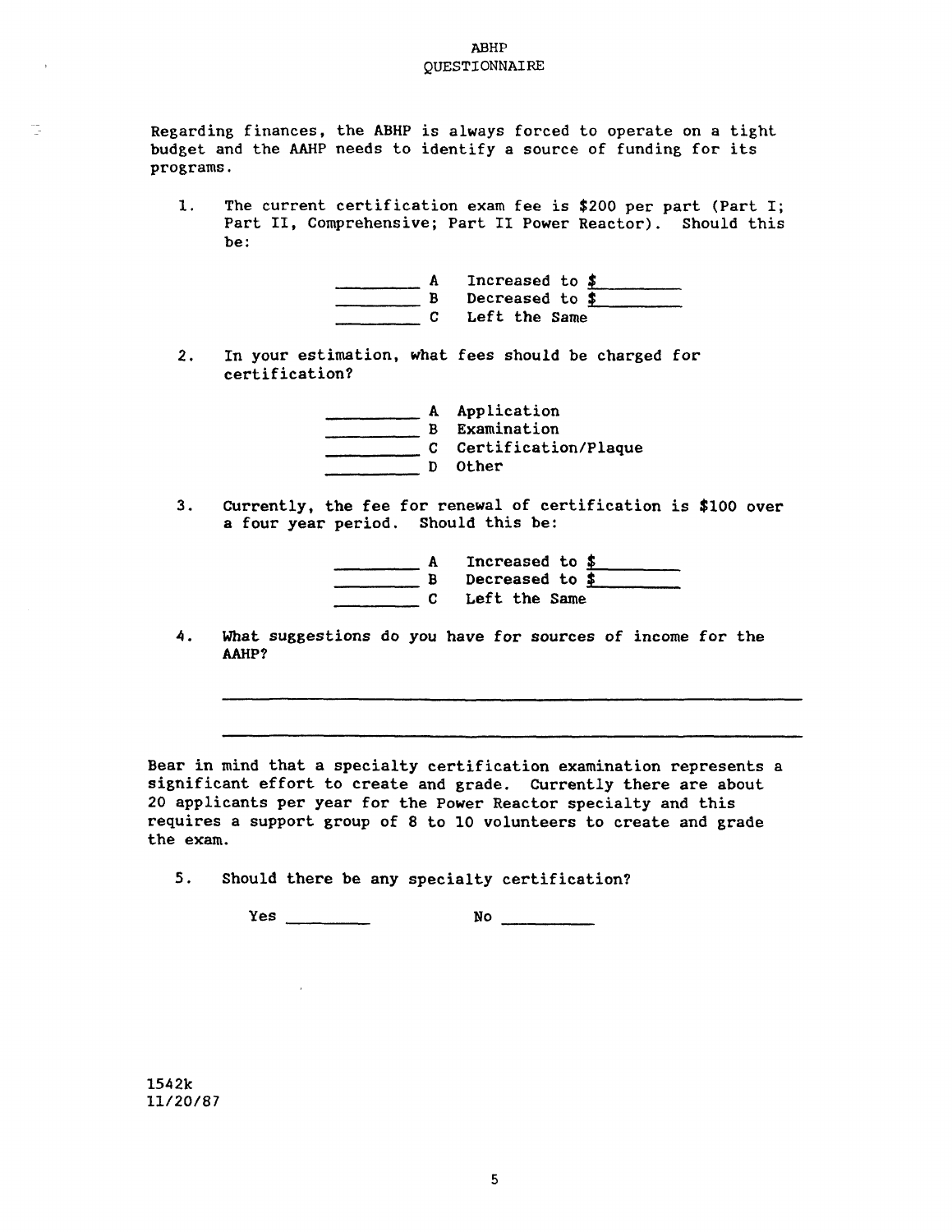6. Assuming there should be separate specialty certification, which specialty areas deserve separate certification?

| Accelerator      | Non-Ionizing     |  |
|------------------|------------------|--|
| Environmental    | Power Reactor    |  |
| Dosimetry        | Regulation (I&E) |  |
| Instrumentation  | Research Reactor |  |
| Medical          | University       |  |
| Waste Management | Others           |  |

- 7. For which of those you checked, would you be qualified and willing to serve on the exam panel?
- 8. Presuming that a given specialty certification has been approved, but that the number of applicants does not warrant annual examinations.

A The specialty should be discontinued

- B The examinations should be offered less frequently than annually.
- 9. Two philosophies are prevalent regarding how a comprehensively certified HP obtains a specialty certification. If a specialty certification were established, which do you favor?
	- **A** Specialty certification by exam only.
	- B Specialty certification granted by administrative **review** based on criteria including experience, education/training, and job responsibilities.

Currently, ABHP certifications are required to be renewed every four **years** based on evidence of continuing education and activity in HP profession.

- 10. Renewal or recertification may be accomplished in different **ways, which** do you favor?
	- A Renewal/recertification based on evidence of<br>continuing education and involvement in HP.
	- \_\_\_ B Renewal/recertification based on periodic re-examination.

\_\_\_ C Other means such as

**1542k 11/20/87** 

6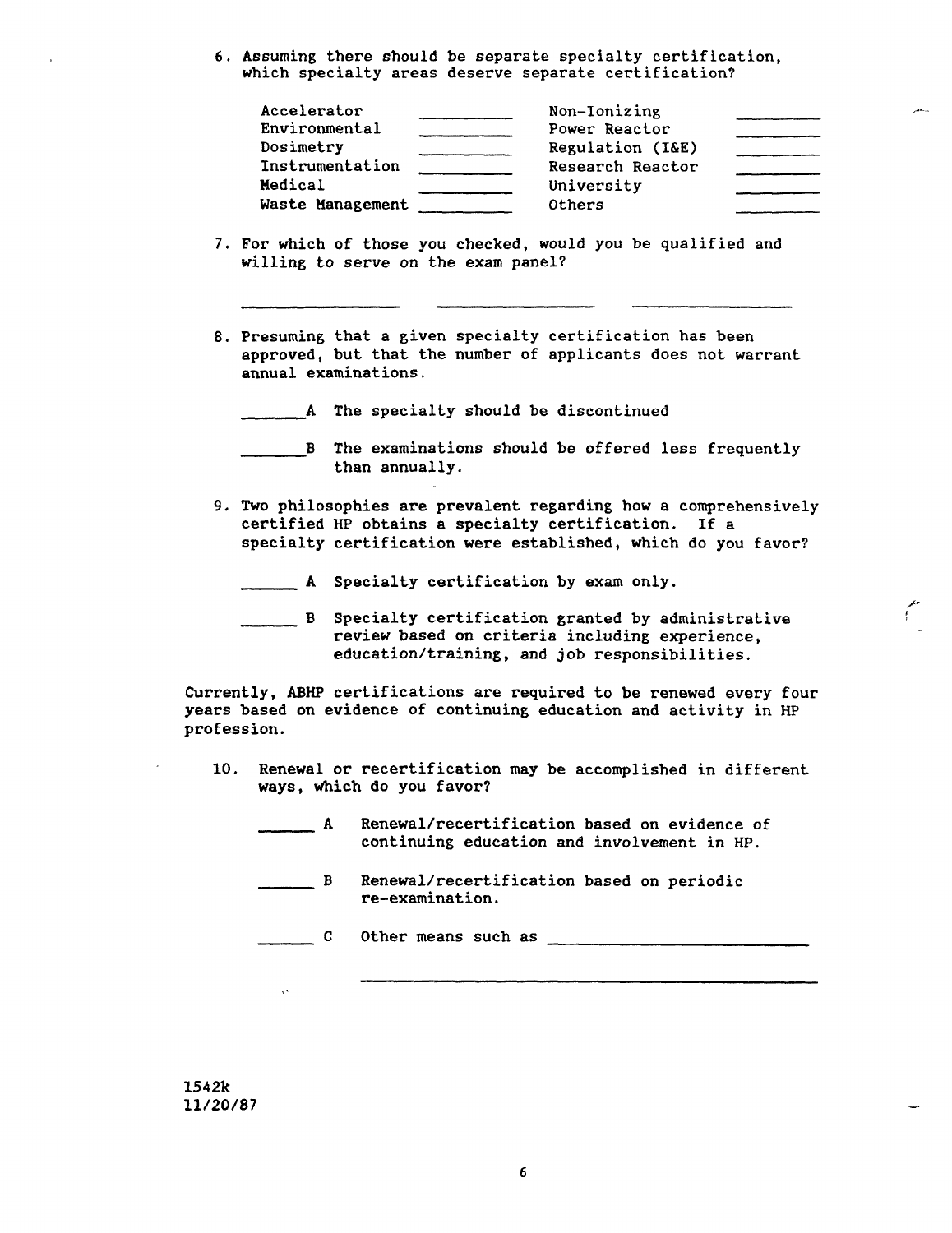Renewal of certification currently requires that 16 continuing education credits be earned every four years. A proposal has been made to broaden the activities which earn credits and revise the credit scale so that 64 credits need to be earned every four years. Assuming that 64 credits will be required, please register your opinion on inclusion of the following.

11. Formal education activities:

|                                             | Yes | No | Credits<br>Recommended |
|---------------------------------------------|-----|----|------------------------|
| <b>HP Summer School</b>                     |     |    |                        |
| College Course (HP)                         |     |    |                        |
| College Course (Related Subject)            |     |    |                        |
| Short Course, Seminar, Workshop(HP)         |     |    |                        |
| Short Course, etc. (Related Subj.)<br>Other |     |    |                        |
|                                             |     |    |                        |

No. of

No. of

12. Publications, Reports, Presentations:

|                                                                       |     |    | Credits     |
|-----------------------------------------------------------------------|-----|----|-------------|
|                                                                       | Yes | No | Recommended |
| Book (HP or related)                                                  |     |    |             |
| Journal article (HP or related)                                       |     |    |             |
| Paper presented (HP or related)                                       |     |    |             |
| Poster presented (HP or related)<br>Lecture presented (HP or related) |     |    |             |
|                                                                       |     |    |             |
| Instruct Course (HP or related)                                       |     |    |             |
| Other                                                                 |     |    |             |

13. Professional Society Participation:

|                                                 |            |                         | No. of<br>Credits |
|-------------------------------------------------|------------|-------------------------|-------------------|
|                                                 | <b>Yes</b> | $\underline{\text{No}}$ | Recommended       |
| Attendance at Scientific<br>Meetings (National) |            |                         |                   |
| Attendance at Local Chapter<br>Meetings         |            |                         |                   |
| Attendance at Symposia                          |            |                         |                   |
| National Society Officer                        |            |                         |                   |
| National Society Committee<br>Chair             |            |                         |                   |
| National Society Committee<br>Member            |            |                         |                   |
| Local Chapter Officer                           |            |                         |                   |
| Local Chapter Committee Work                    |            |                         |                   |
| ABHP Board Work or Panels                       |            |                         |                   |
| AAHP Board of Committee Work                    |            |                         |                   |
| Other                                           |            |                         |                   |
|                                                 |            |                         |                   |
|                                                 |            |                         |                   |

1542k 11/20/87

文明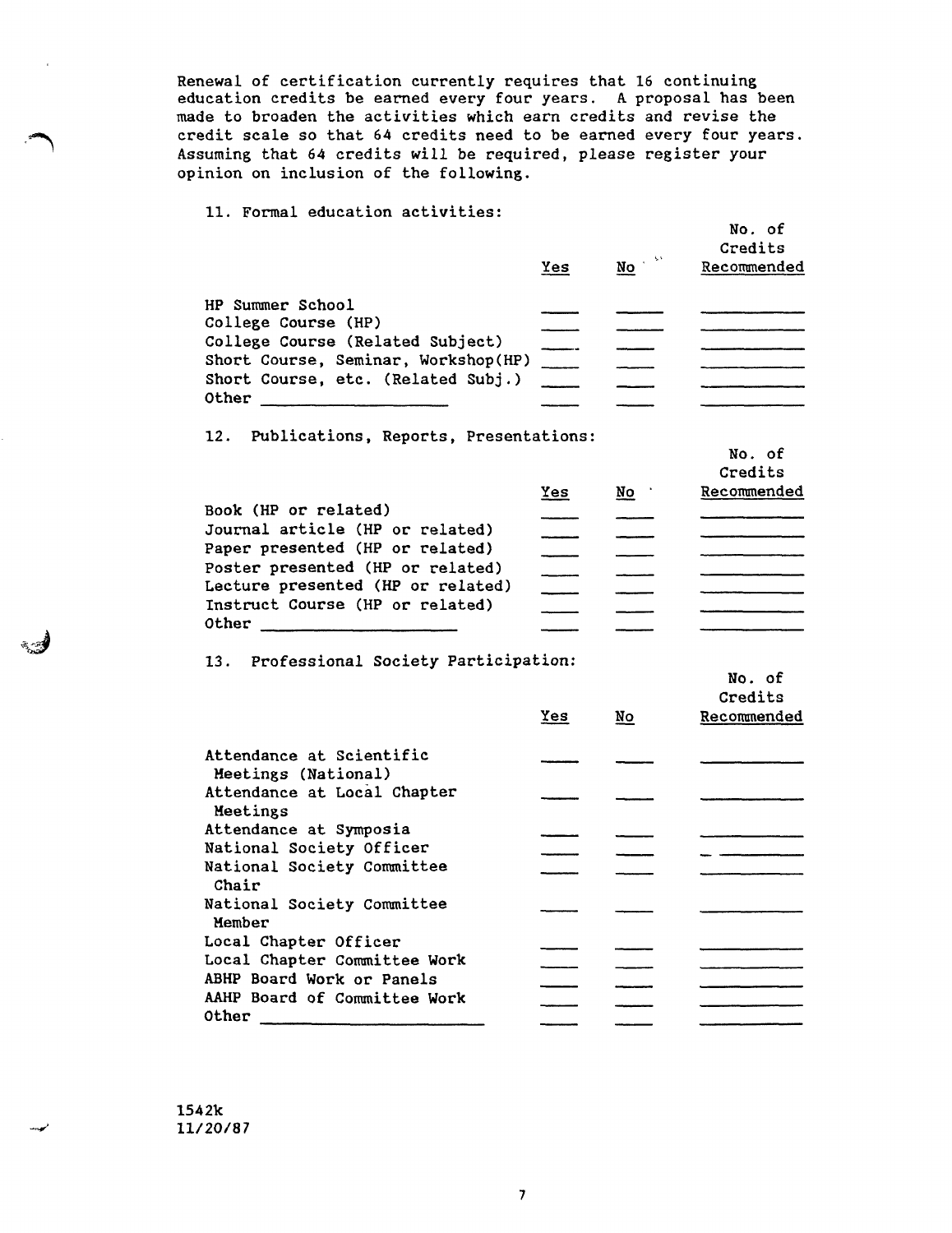|            | 14. Other Professional Activities:                                                                                                                                        | Yes | No            | No. of<br>Credits<br>Recommended |
|------------|---------------------------------------------------------------------------------------------------------------------------------------------------------------------------|-----|---------------|----------------------------------|
|            | Awards and Recognitions<br>Public Information<br>Community Involvement<br>Peer review of papers/documents                                                                 |     | $\frac{1}{2}$ |                                  |
|            | 15. If the AAHP were to generate a series of publications<br>targeted either for the specialist or the general public,<br>would you be willing to work on such a project? |     |               |                                  |
|            | $Yes$ No $N$                                                                                                                                                              |     |               |                                  |
|            |                                                                                                                                                                           |     |               |                                  |
| 16.        | If the AAHP were to conduct seminars for CHP's, would you be<br>willing to work on such a project? Yes _________ No _______                                               |     |               |                                  |
|            |                                                                                                                                                                           |     |               |                                  |
|            | Committee. Please include a short biographical sketch on<br>this person.                                                                                                  |     |               | for for <b>f</b>                 |
|            | I would like to be considered for:                                                                                                                                        |     |               |                                  |
| 17.<br>18. | ABHP Nomination                                                                                                                                                           |     |               |                                  |
|            | Part II Comprehensive<br>Exam Panel                                                                                                                                       |     |               |                                  |
|            | Part II Power Reactor<br>Exam Panel                                                                                                                                       |     |               |                                  |
|            | Part I Exam                                                                                                                                                               |     |               |                                  |
|            | AAHP Committee<br>(Specify)                                                                                                                                               |     |               |                                  |
|            | 19. My area of expertise is $\frac{1}{2}$ and $\frac{1}{2}$ area of expertise is $\frac{1}{2}$                                                                            |     |               |                                  |
|            |                                                                                                                                                                           |     |               |                                  |

 $\frac{2\pi}{L}$ 

 $\sim$  $\mathbf{L}$ 

American Board of Health Physics 8000 Westpark Drive, Suite 400 McLean, Virginia 22102

1542k 11/20/87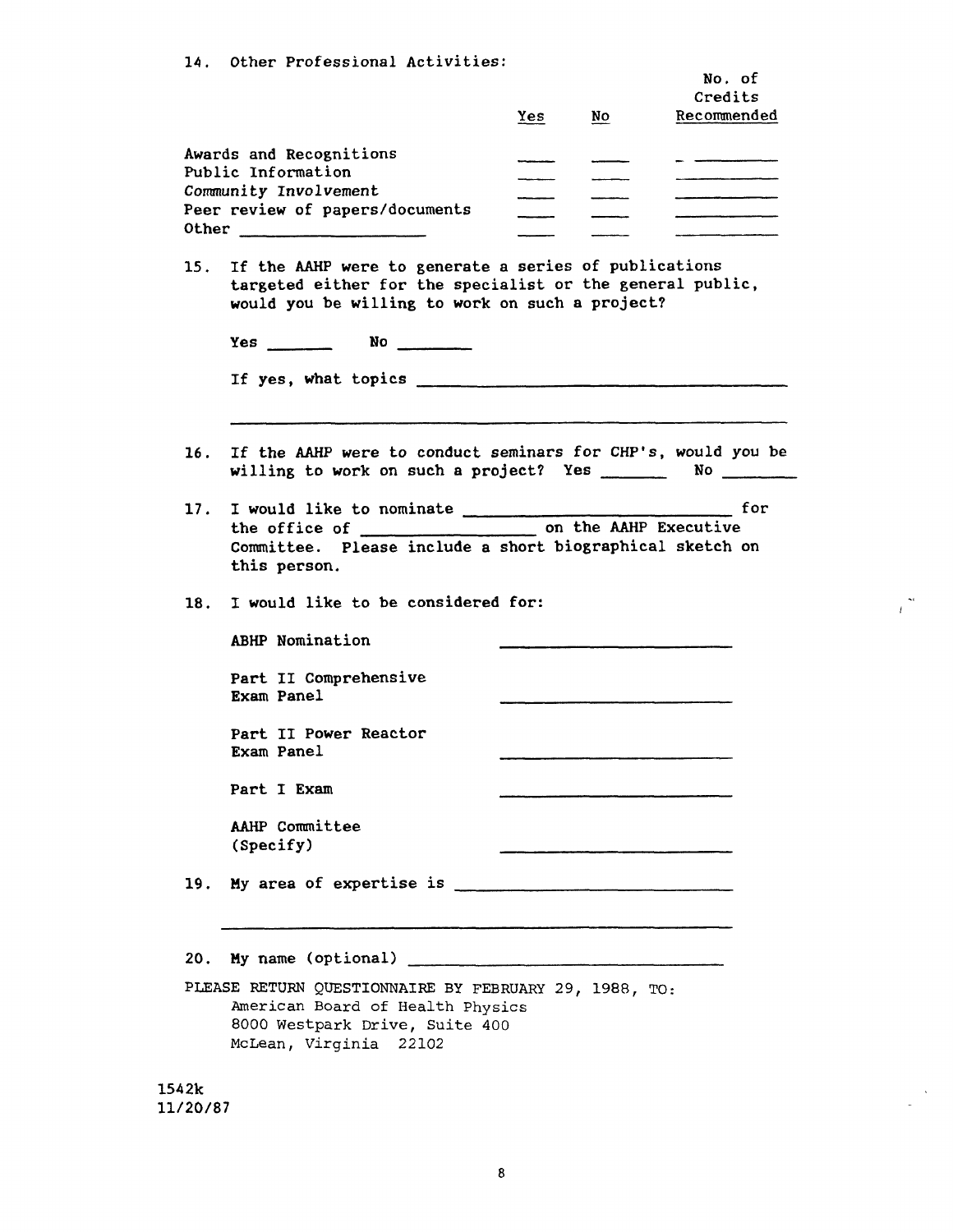<u>Background</u><br>The current system of awarding continuing education credits (CEC) by the American Academy of Health Physics (AAHP) Continuing Education Committee is a slow and cumbersome process requiring extensive lead time to obtain<br>Physical American Academy of Health Physics (AAHP) membersome process requiring extensive lead time to obtain onal activities (e.g., committee membership, paper publication, paper presentation, peer document prepublica-<br>tion review, etc.) that contribute to continuing education.

The Continuing Education Committee has reviewed the programs of two other professional organizations for compari-<br>son and has had discussions among the committee members as to possible resolutions of the problems being enc proposal should offer an equitable solution to the current existing problems. The impact on the recertification process is identified as are topics which should be addressed but require further discussions.

This proposal accomplishes several tasks. First, it establishes guidelines for the awarding of continuing education credits which can be published by the AAHP and remove some of the subjectivity of awarding credit. Second, their professional skills, thereby contributing to their continuing education. Third, it provides for maintaining a list of continuing education activities which have been pre-approved for a specified number of CECs, thereby eliminating the need *to* submit and review applications for credit for these activities. Last, it provides a greater flexibility for CHPs to utilize their time by choosing those activities most rewarding to themselves.

It is recommended this proposal be approved by the Executive Committee for immediate interim use to streamline the review process as soon as possible. Concurrently, the proposal should be provided to the AAHP membership for a review and comment period. Comments would be incorporated and a final program developed.

## Impact on Recertification Process

It is intended that this proposed revision will streamline the process of obtaining continuing education credit and allow CHPs to obtain credit for professional activities that contribute to continuing education but that are not recognized under the existing system. One major proposed change in the recertification process is a scaling of one CEC under the current system to four CECs under this proposed system and corresponding increase in the CECs required from 16 to 64. Another major change is the provision for obtaining CECs from professional activities. The increased number of CECs will allow awarding of credits in integral rather than fractional values for<br>programs and professional activities of a relative lower worth. Previously approved activities, for example,<br>A does not affect CHPs currently in the process of obtaining recertification credits. In addition, pre-approved<br>activities should reduce review requirements. If an applicant finds it necessary to "nickel and dime" his way<br>th and not a requirement of the process.

### Continuing Education Credit **Award** Process Section I - General Policies

 $\sim$   $\Delta_{\rm{ph}}$ 

A. A total of 64 continuing education credits (CEC) is required for recertification. In order to qualify for credit toward meeting the continuing education requirements for recertification by the American Board of Health Physics (ABHP) all courses and other activities must be approved by the Continuing Education Committee of the American Academy of Health Physics (hereafter referred to as "the Committee"). Application for approval may be made directly to the Chairperson of the Committee by the sponsor of a continuing education activity or by a Certified Health Physicist (CHP) who will participate or who has participated in the activity. Application for activities which are listed on the pre-approved list under Section III need not be made. Applicants are urged to submit their requests far enough in advance that a decision can be made by the Committee and announced before a scheduled activity begins; however, the Committee will accept without prejudice, and applying its usual approval<br>criteria, all applications received within 90 days after a scheduled activity has concluded. Applications mu be in the fonn specified by the Panel and complete in all respects. The CHP applying for a renewal of his or her recertification is responsible for maintaining the documentation supporting CECs claimed on the recertification application. The Committee does not maintain individual records of CECs granted.

B. In the context of this document, a "continuing education activity" is an activity that contributes to the continuing health physics education of a Certified Health Physicist. Such activities may be fonnal or informal; however, all such activities should contribute to the technical competence of the CHP in his or her professional<br>practice of health physics. Such activities include subjects used directly in health physics work, but not usually designated as health physics; for example, courses in: statistics, meteorology as applied to environmental dose assessment, reactor chemistry or reactor systems training, radiation genetics, data base management, program management, etc. A Committee member will evaluate each submitted activity on the basis of content and applicability, duration, and applicants statement of applicability to his or her current health physics responsi-<br>bilities. After evaluating these factors, the Committee member will assign each activity a number of continu

C. If the applicant does not agree with the number of credits assigned, the application may be resubmitted **with** an explanation and the bases for increased credit. In this case it will be re-evaluated by the Committee. If the applicant is not satisfied with the Committee's re-evaluation, an appeal can be submitted to the Executive<br>Committee of the AAHP. The decision of the Executive Committee will be final.

·O. The following guidelines have been established by the Committee for awarding continuing education credit. articipation in pre-approved activities (Section III) do not require submission of an application. Additional<br>"activities will be added to the pre-approved list as they are identified. Four major categories of continuing education activities have been approved for CHPs who wish to obtain CEC. These are:<br>Group A - Formal Educational Activities 68 6000 B - Publication, R

Group A - Formal Educational Activities Group B - Publication, Reports, Presentations<br>Group C - Professional Society Participation Group D - Other Professional Activities Group D - Other Professional Activities

Further explanation of activities approved for continuing education credit follow.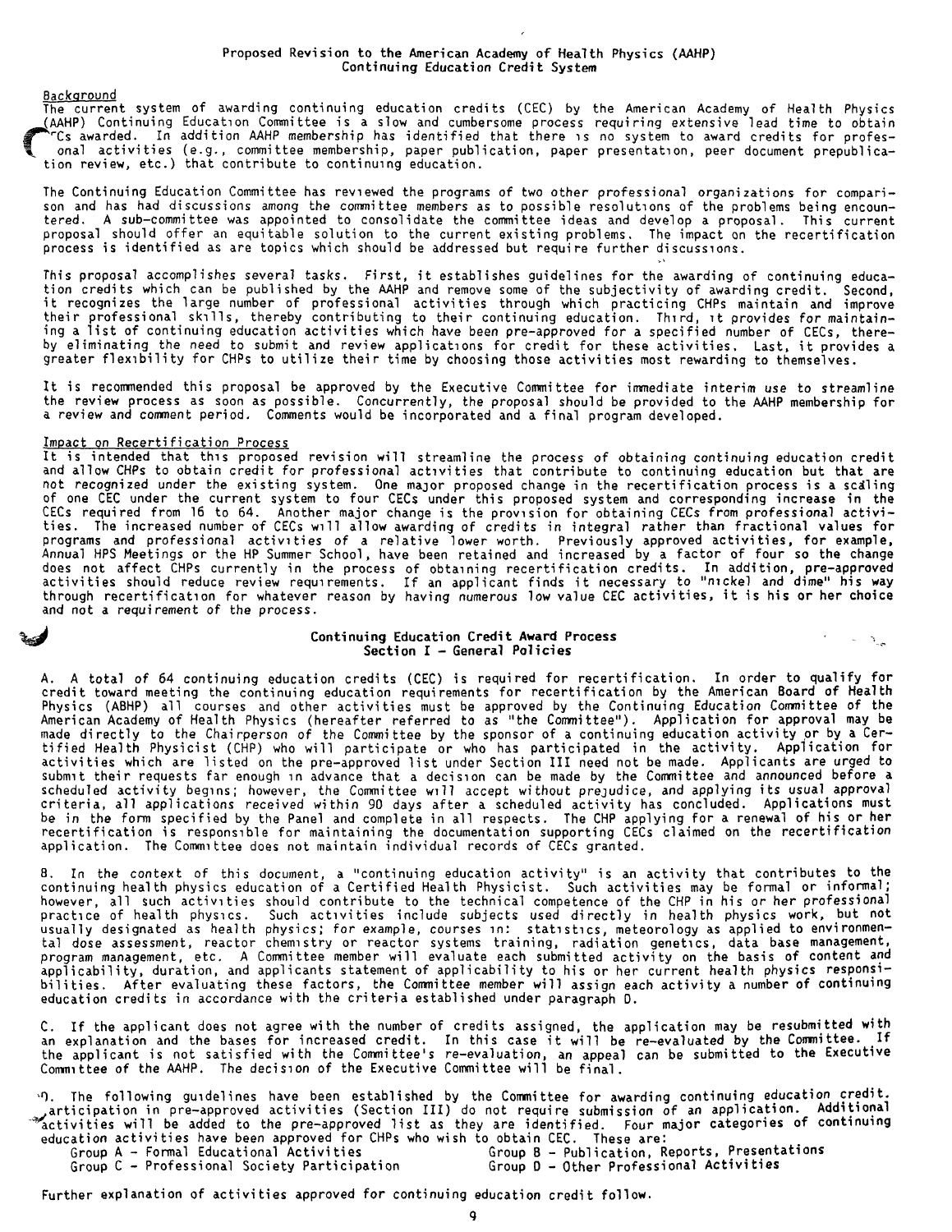$Group A - Formal Educational$  Activities Health Physics Summer School College course topic on certification examination College course related engineering, science, medical, etc.<br>Short course, seminar or workshop Short Courses or Workshops related engineering, science, etc 64 credits 16/semester hour 8/semester hour 2/contact hour 1/contact hour Group B - Publication, Reports, Presentations Book: Health physics or health physics related book - single author 64 credits (credit for joint authorship will be determined by the Committee Publication of a HP related article in a professional journal<br>Paper Presentation at professional meetings on HP related topic Poster Presentation on a HP related topic at a professional meeting Instructor; College course only if not a faculty member Lecture Presentation only if not primary responsibility 16 credits 8 credits 4 credits 16/semester hour 2/contact hour Group C - Professional Society Participation<br>
Correlation Correlation (Scientific Meetings<br>
Local Chapter Meetings (Symposia 2 per neeting Symposia 2 per 1/2 day up<br>
National level HP related professional society or standa National level HP related professional society or standards<br>committee membership National level HP related society office or chairmanship<br>Local level HP related professional society office Group D - Other Professional Activities **Awards and** recognitions 2 per 1/2 day up to a max of 12 per mtg.<br>2 per meeting 2 per 1/2 day up to a max. of 12 per symp.<br>12 per activity 16 per activity 8 per activity 12 per award 6 per activity Conmunity involvement in HP related activities Peer document/pre-publication review Discussion of Certifiable Activities Group A College Courses: These are bonafide offerings by accredited institutions for which academic credit is obtained. These courses must be professionally enhancing and the course is not eligible if taken to fulfill a degree obligation. Course can not be audited and must be taken for credit. Instructors can not obtain credit for teaching the course if it **is a** standard part of their job. Short Courses, Symposia and Workshops: These are technical courses, symposia and workshops in specialized Health Physics related areas. Note: Course sponsors or organizers are strongly encouraged to provide certificates of attendance or other forms of recognition to the attendees. Group B Publications: Sole authors, joint authors and authors of chapters are eligible to receive credit. Credit award ed to joint authors and authors of chapters will be based on their contribution to the total work. Presentations: These are technical presentations at a local, regional, or national scientific meeting by the health physicist on a related topic. Credit is only given for the presentation or publication of the material, not both. Group C Scientific Meetings: Scientific meetings offer health physicists the opportunity to keep abreast of current developments and upgrade/maintain their skills. Applications for credit for attendance should include a copy of the program for the meeting. Society Participation: Health physicists may be involved with committee activities to ensure the goals of the profession are achieved. Credit is granted for this involvement. Office Holding: Office holding in professional technical societies is an indication of continued professional development and is rewarded accordingly. Group D Awards: Awards granted by professional technical societies indicate the professional achievement and maintenance of competency of the individual health physicist. Community Activities: Health physicists actively involved in community activities in the areas of improving the<br>public's understanding of radiation and the protection of man from the harmful effects of radiation are eligib public's understanding of radiation and the protection of man from the harmful effects of radiation are eligible<br>for continuing education credit. Information to be provided in the application for credit for this activity i cludes the dates of the activity, level of involvement, purpose of the activity, and a brief abstract. Peer Document/Pre-publication Review of Health Physics Literature: Peer document and pre-publication reviews are strongly encouraged and credit is granted for this important activity. Note: Information to be provided in the application for credit for this activity includes: document reviewed, organization requesting review and type of

## Section II - Evaluation of Activities Requiring Application for Approval

conment forwarded (oral or written).

A. All applications for CEC should be made using the form provided for this purpose. Documentation supportin<br>and supplementing the information on the form may be attached to the form.

B. Every attempt will be made to inform an applicant of the number of continuing education credits granted within 8 **weeks** from the receipt of an application.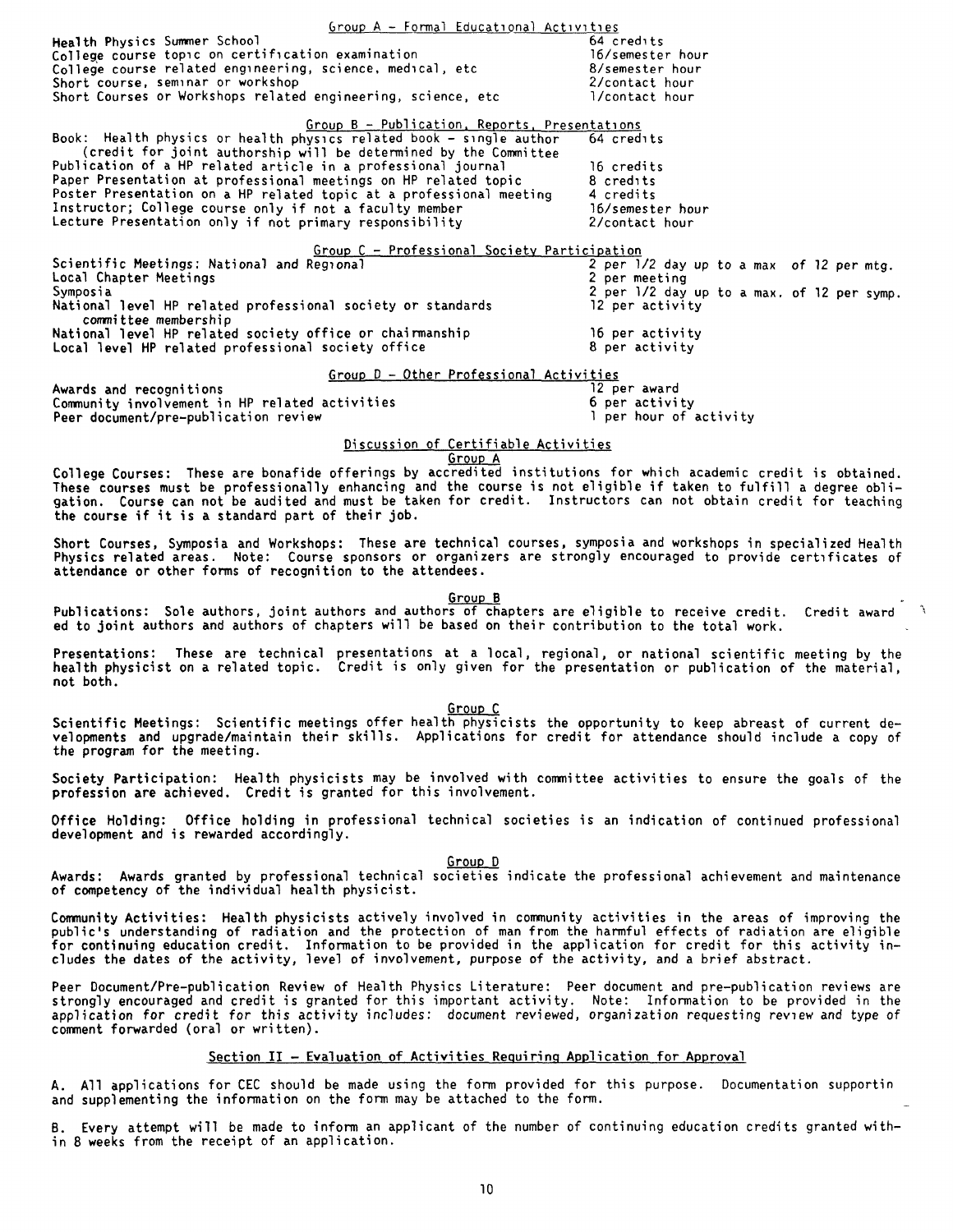C. Symposia and professional meetings do not usually follow a formal "instructional or tutorial" format. A<br>shown in Section III, annual and mid-year meetings of the Health Physics Society and other professional meetings have been granted continuing education credits. Other organized symposia with a central theme and featuring recognized experts may be considered for continuing education credits.

D. "In-house" training conducted at the CHP's facility may receive continuing education credit. The number of ~edits assigned is directly related to its applicability to health physics practices and the CHP's ability to • ?rove his or her skills to perform his or her health physics responsibilities.

E. All formal educational activities (Category A) submitted for evaluation will require an abstract for basis of content, activity length and the applicant's statement and explanation of applicability to his or her current health physics responsibilities or maintenance of health physics skills. An instructor's resume is not required. An application form is attached below.

F. Applications for approval of CECs for activities other than form educational activities (Category A) should include, as a minimum, a description of the activity, a statement of its relevance to the professional health <sup>p</sup>hysics capabilities of the applicant, and the amount of time the applicant is involved in the activity.

G. Additional supportive evidence/explanation may be requested by the Committee at any time to aid in the review and awarding of CEC.

**Section** III - **Pre-approved Activities** 

| Group A - Formal Educational Activities                                               |                                   |
|---------------------------------------------------------------------------------------|-----------------------------------|
| Health Physics Summer School                                                          | 64 credits                        |
| College course: topic on certification examination                                    | None pre-approved at this time    |
| College course related engineering, science, medical, etc.                            | None pre-approved at this time    |
| Short course, seminar or workshop:                                                    |                                   |
|                                                                                       |                                   |
| HPS Cont. Ed. Lectures at mid-year or AM (1 hr. lecture)                              | 2 CEC each lecture                |
| HPS Prof. Enrich. Prog. lectures at mid-year or AM (2 hr. lecture) 4 CEC each lecture |                                   |
| Short Courses or Workshops related engineering, science, etc.                         | None pre-approved at this time    |
|                                                                                       |                                   |
| Group B - Publication, Reports, Presentations                                         |                                   |
| Book: Health physics or HP-related book - single author (credit                       | No pre-approval: submit each upon |
| for joint authorship will be determined by the Committee)                             | publication                       |
| Publications; journal article:                                                        | 16 CECs each                      |
| HPS Journal, Radiation Research, Radiation Protection Management                      |                                   |
| Journal of Nuclear Medicine                                                           |                                   |
|                                                                                       |                                   |
|                                                                                       |                                   |
| Paper Presentations at meetings:                                                      |                                   |
| HPS Annual or Mid-year Meeting                                                        | 8 CECs                            |
| American Assoc. of Physicists in Medicine                                             | 8 CECs                            |
| American Nuclear Society - Radiation and Shielding Division                           | 8 CECs                            |
| American Nuclear Society - other                                                      | 4 CECs                            |
| American Chemical Society - Nuclear Chemistry Division                                | 8 CECs                            |
| American Chemical Society - other                                                     | 4 CECs                            |
| American Industrial Hygiene Association - Health Physics topic                        | 8 CECs                            |
|                                                                                       | 4 CECs                            |
| American Industrial Hygiene Association – other                                       |                                   |
| Society of Nuclear Medicine                                                           | 8 CECs                            |
| Conference of Radiation Program Directors                                             | 8 CECs                            |
| Radiation Research Society of North America                                           | 8 CECs                            |
| Poster Presentation:                                                                  |                                   |
| Health Physics Society                                                                | 4 CECs                            |
| American Association of Physicists in Medicine                                        | 4 CECs                            |
| American Nuclear Society - Radiation and Shielding Division                           | 4 CECs                            |
|                                                                                       | 2 CECs                            |
| American Nuclear Society - other                                                      |                                   |
| American Industrial Hygiene Association - Health Physics topic                        | 4 CECs                            |
| American Industrial Hygiene Association - other                                       | 2 CECs                            |
| Instructor: College courses (only if not a faculty member)                            | None pre-approved at this time    |
| Lecture Presentation (only if not primary responsibility):                            |                                   |
| HPS Continuing Education Lecture at Mid-year or Annual Meeting                        | 2 CECs each                       |
| (1 hr. lecture)                                                                       |                                   |
| HPS Professional Enrichment Program HPS Annual Meeting                                | 4 CECs each                       |
| (2 hr. lecture)                                                                       |                                   |
|                                                                                       |                                   |
| Group C - Professional Society Participation                                          |                                   |
| Scientific Meetings (National and Regional):                                          |                                   |
|                                                                                       | 2 per 1/2 day up to a max. of 12  |
| HPS, ANS, AAPM, AIHA, NCRP, ACS, SNM, CRCPD, RSNA, Annual                             |                                   |
| Conf. on Bioassay, Analytical & Environmental Radiochemistry                          |                                   |
| Local Chapter Meetings:                                                               | 2 per meeting                     |
| HPS, ANS, AAPM, AIHA                                                                  |                                   |
| Symposia                                                                              | None at this time                 |
| National level HP related society or standards committee'                             | 12 per activity                   |
| HPS, AAHP, ANS, AAPM, ANSI Standards Committee                                        |                                   |
|                                                                                       |                                   |
| National level HP related society office or chairmanship:                             | 16 per activity                   |
| HPS, AAHP, ANS, AAPM                                                                  |                                   |
| cal level HP related society office:                                                  | 8 per activity                    |
| HPS, ANS, AAPM المحمد                                                                 |                                   |